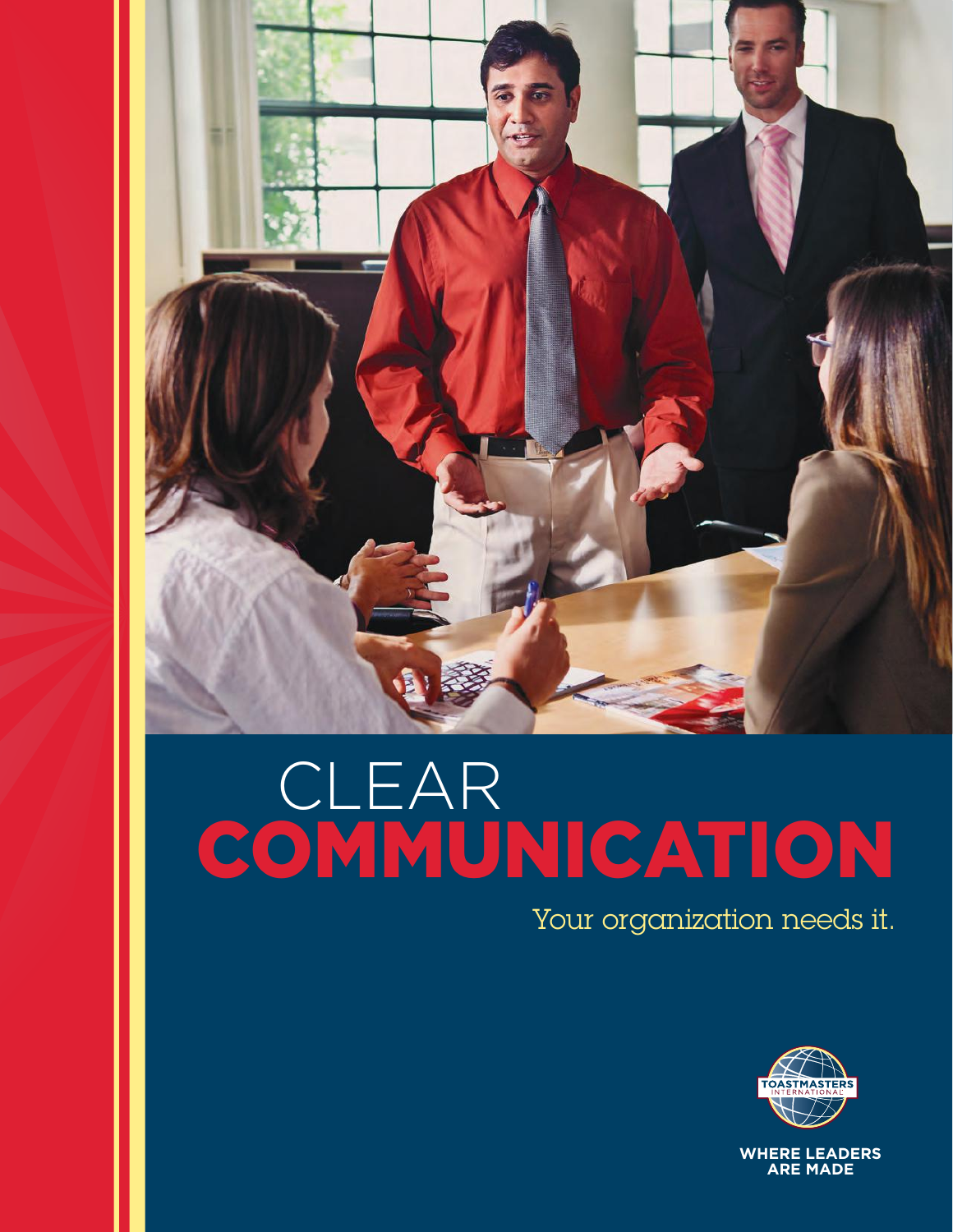

## TOASTMASTERS

Your company's success depends in large part on how well your employees communicate—with each other as well as with customers. The effects of a poorly run meeting or an ineffective sales presentation are lasting and expensive. How well do your employees convey their expertise to potential customers? Can they lead meetings efficiently? Can they offer constructive feedback and diplomatically deal with a wide range of people?

Good communicators tend to be good leaders, and chances are your company needs employees with leadership potential. This is where a Toastmasters club can help. Think of it as an on-site training class for busy professionals where employees meet once a week to practice communication in a supportive setting with co-workers. The cost is minimal, and the benefits are long-lasting. When employees attend seminars, they quickly forget what they learned; when they regularly attend Toastmasters meetings, they learn skills that stay with them for a lifetime

For many people, public speaking causes anxiety and fear. Since 1924, Toastmasters International has helped millions of men and women gain competence and become more confident in front of an audience. Toastmasters' learn-by-doing program helps employees become better speakers and leaders.

#### Toastmasters teaches your employees skills to be better communicators and leaders:

- ▶ Give effective sales presentations
- Assume management roles
- $\blacktriangleright$  Build teams
- Give and receive constructive feedback
- Effectively present ideas
- ▶ Conduct effective meetings
- ▶ Manage time
- Actively listen

### How it Works

A typical Toastmasters club consists of 20 people who meet once a week for about an hour. Each meeting gives everyone an opportunity to practice:

- **Impromptu speeches:** Members have the opportunity to give one- to two-minute impromptu speeches about announced topics.
- **Prepared speeches:** Three or more members give speeches based on projects from Toastmasters manuals. Speeches cover topics such as speech organization, humor, voice, language, gestures and persuasion.
- **Constructive evaluations:** Every speaker is assigned an evaluator who points out speech strengths and suggestions for improvement. Peer evaluation is essential to the success of the Toastmasters program. It gives members the confidence to progress one step at a time toward becoming the speakers and leaders they want to be.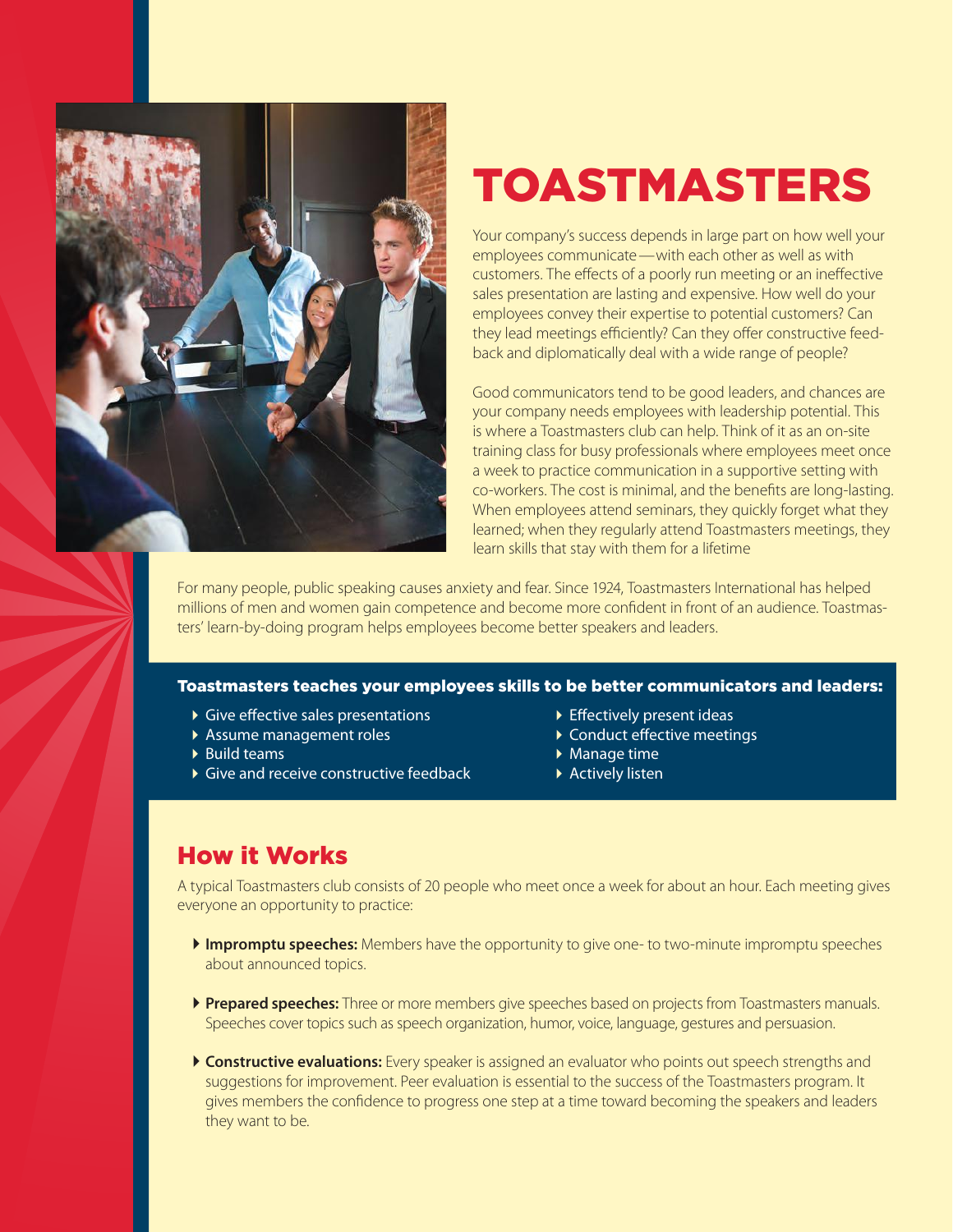## What's in It for Your Organization?

When employees are competent and confident communicators, everyone wins: They advance their skills, and your company retains skilled employees. Your business needs leaders who can persuade others to do what needs to be done. Good leaders are good communicators. Therefore, employees need to communicate and work as a team. Toastmasters members do both. They learn to vary their approach to suit the needs of different people, whether giving a speech or presenting to the committee for a fundraiser. Confident, charismatic leaders are not born with these characteristics. In Toastmasters, members gain the practice to shape their words and their careers.

**Resources:** When your employees join Toastmasters, each receives a variety of manuals and resources about how to give presentations. They also receive a monthly magazine that offers the latest insights into speaking and leadership techniques.

**Recognition:** People love recognition, and Toastmasters provides it. At first members are applauded for their effort; later they are applauded for their skill. After presenting the first 10 speeches, a member is recognized and given a certificate suitable for display in the office or at home. As they progress in the program, members continue to be recognized for their accomplishments.

#### It Really Works

Today, approximately 6,500 organizations around the globe sponsor in-house Toastmasters clubs to help their employees strengthen their communication and leadership skills.

## What Former Toastmasters Say

#### **LINDA LINGLE** Former governor of Hawaii

"Toastmasters is the best and least expensive personal improvement class you can go to. Anybody who begins and sticks with it for any length of time ends up a better speaker. As a result, they build confidence and are able to do their jobs better."

#### **STEFAN GMÜR**

Executive Vice President, State Street Corporation

"The benefits of confident and well-structured speakers representing our business, both internally and externally, are undeniable, and Toastmasters is an excellent way to allow employees to develop these skills." "

#### **ABDULRAHMAN JAWAHERY**

President, Gulf Petrochemical Industries Company

"The Toastmasters programs offer the best value available in the market to shape the personalities of our employees, help them develop their presentation and leadership skills and uncover their talents. Our company has uncovered talents in our employees that we have nurtured and utilized—talents that would have remained hidden and wasted [if not for Toastmasters]. So it's a benefit for both the employee and the organization."

#### These companies see the value in Toastmasters

3M AAA Adobe Systems Allstate American Express Apple Computer, Inc. AT&T Bank of America Bank of New York Mellon Bayer BlueCross BlueShield BMW Caterpillar Chevron Cisco **ConocoPhillips** Dell Deloitte Dow EnCana

Ericsson, Inc. Ernst & Young ExxonMobil Facebook Fluor Frito-Lay Geico General Dynamics General Electric General Mills Google HDR Inc. Hewlett-Packard Honda IBM Intel Johnson & Johnson JPMorgan Chase Kodak KPMG

Lockheed Martin Macy's McGraw-Hill McKesson Microsoft Motorola Nationwide Insurance Nissan Nokia Siemens Networks Northrop Grumman Pepsico Procter & Gamble Prudential Financial Questar Corporation Raytheon Company Royal Bank of Canada Safeco Safeway, Inc. Shell SNC-Lavalin ProFac

Sony Sprint **Staples Starbucks** State Farm TELUS The Boeing Company The Coca-Cola Company The Shaw Group Toyota Verizon Walmart Walt Disney Warner Brothers Wells Fargo Westinghouse Weyerhaeuser Xerox Yahoo!